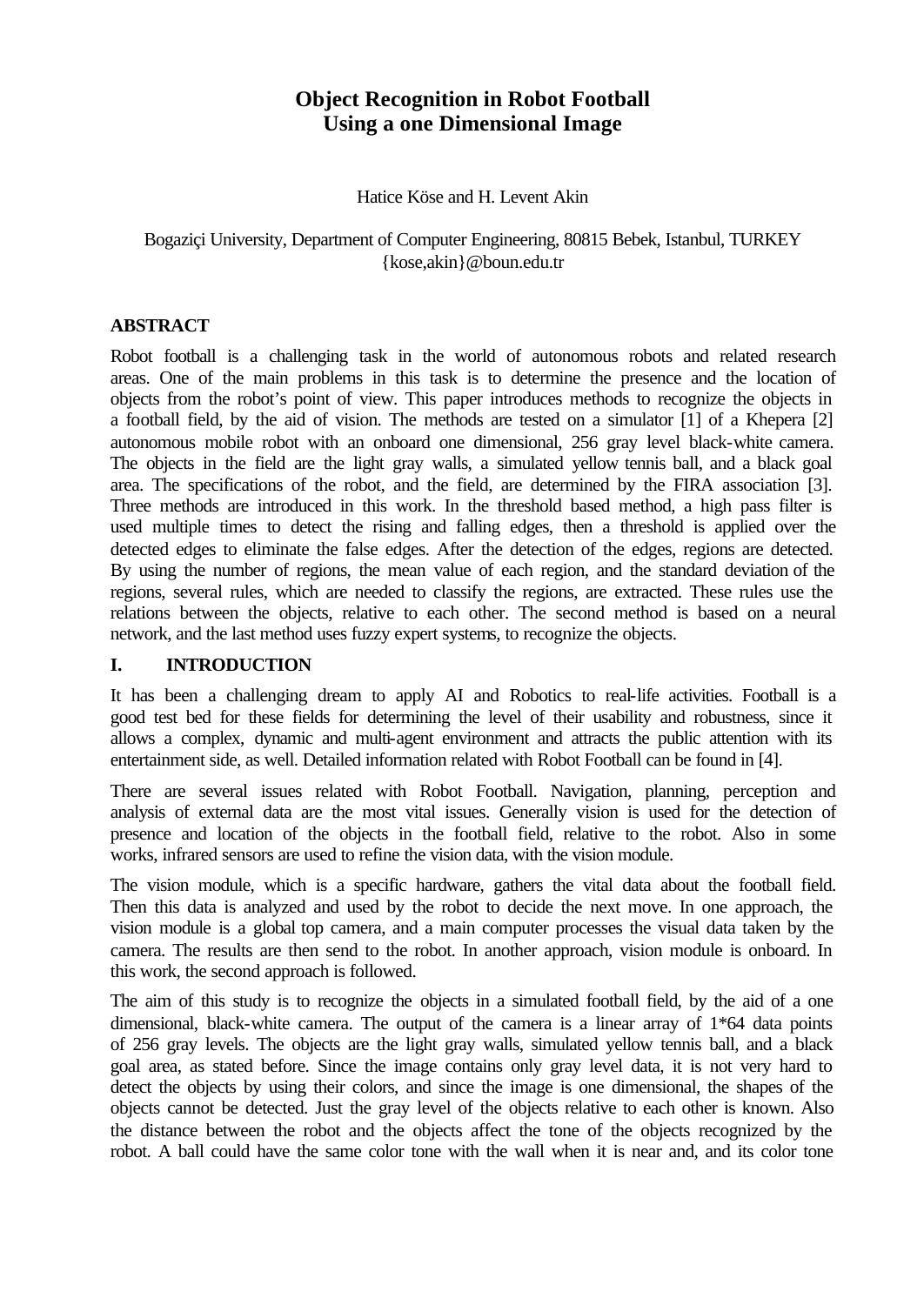would get closer to goal when it is far away from the robot. This is the challenging problem. It is not trivial to recognize the objects from the raw image.

So several different approaches were tried. The first approach is to use thresholds, and rules to distinguish the objects. The second approach is to use a fuzzy expert system and third approach is to use a neural network. The details of these approaches could be found in the following sections.

After the implementation of these methods, the output taken from this methods can be used in robot football. Our main aim is to implement a football game by using a Khepera miniautonomous mobile robot. The robot would use the visual output coming from the methods, which are described in this paper to detect the presence and the location of the objects in the football field. Then this data would be used to develop strategies to play the game. Simple behaviors would be constructed based on this data., like "search for the ball", "approach to the ball", "dribble the ball towards the goal area", "avoid collisions to the opponent player and the walls". To control these behaviors a layered architecture could be used. The design and the control of the behaviors are the subjects of a future work.

# **II. BACKGROUND**

There are several works on using vision in robot football [5,6]. Most of these works are related to 3D color cameras. We are interested in the works, which use a similar development environment as our work. In [7], a robot simulator with 2D color camera is used to detect the goal area. A modified version of the Sobel algorithm is used in this work. In [8], control algorithms for Khepera [2] robots are implemented, using clipping, high pass filters and low pass filters with mask of 5 pixels. Also Fourier transformations are implemented on the visual data in this work. In Danish Championship in Robot soccer, which is done in 1997, and 1998, Khepera mini mobile robots were used for robot soccer. A threshold based method is used for vision in [9], which is the one of the participants of the tournament in 1997.

# **III. DEVELOPMENT ENVIRONMENT**

In this section the development environment namely the robot and the simulator used will be described.

### **III.1 Khepera**

In the real world tests, a mini robot of Khepera type shown in Figure 1 will be used. Khepera is a mini mobile robot (5 cm diameter, 70 g.) developed at EPFL - LAMI [2]. It is commercially available from K-Team S.A. It allows real world testing of algorithms developed in the simulation for trajectory planning, obstacle avoidance, pre-processing of sensory information, and hypotheses on behavior processing, among others. It has two motor driven wheels and is equipped with 8 infra-red sensors allowing it to detect obstacles all around it in a range of about 5 cm. These sensors can also provide information about light measurement.



Figure 1. Simple Khepera Robot with no external turrets.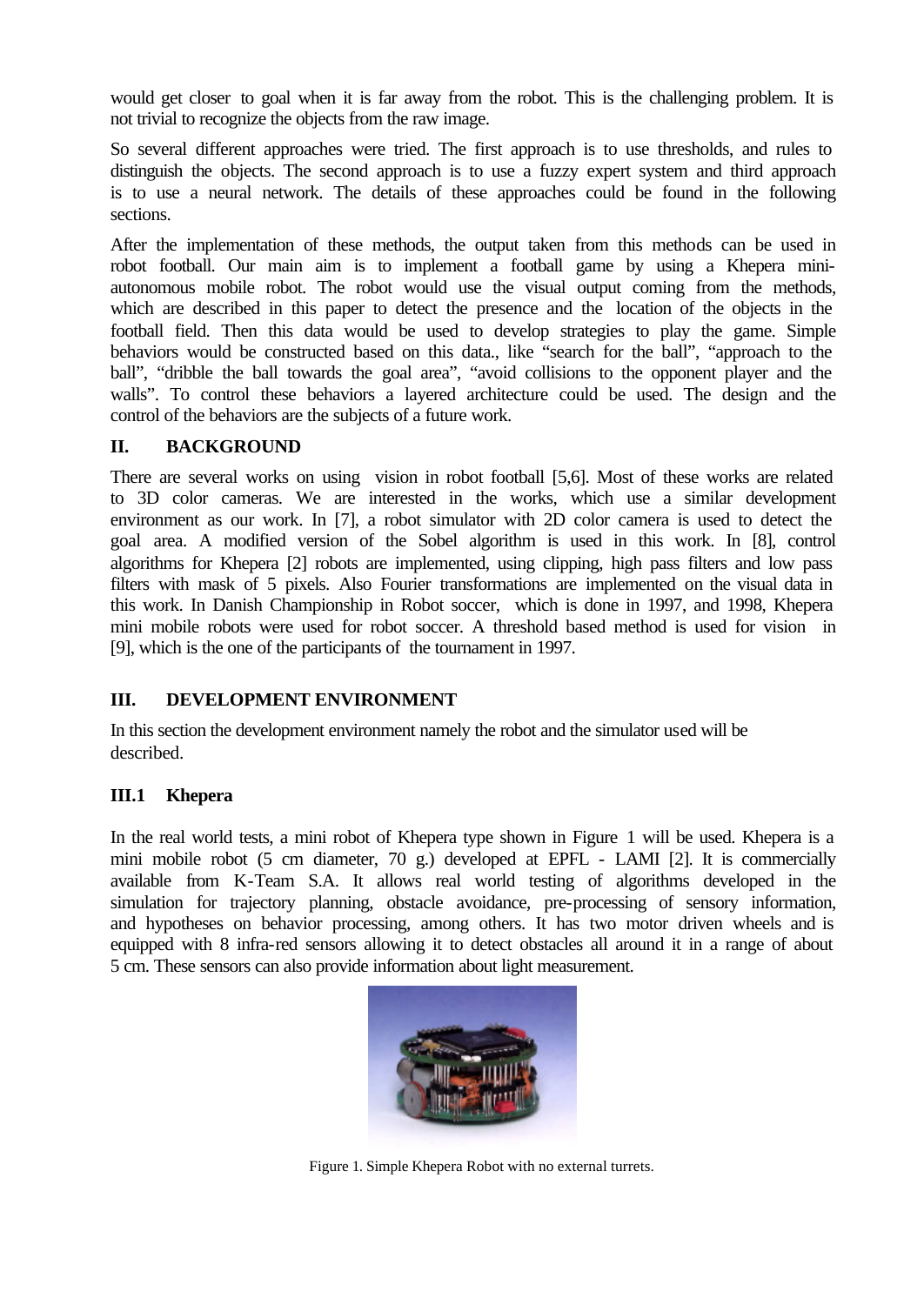### **III.2 K213 Vision Turret**

The K213 turret is the vision module of Khepera. The K213 Vision Turret is mainly composed two sensors, specific hardware and a processor. There are light intensity and image sensors. The image sensor is a linear array of elements that charge themselves under light exposure. This module does not have auto-iris. The light sensor is needed to give a scanning frequency, which fits the scanning needs of the image sensor. This action corresponds to auto-iris feature.



Figure 2. K213 Vision Turret

### **III.3 Webots Simulator**

At the moment the algorithms are tested in a simulated version of the real robot and the vision module. But algorithms are designed robust and efficient enough to work on the real robot and real world environment. Noise is added to the simulator to make it closer to the real world environment.

We use Webots, which is a realistic mobile robots simulator. It includes models for the Khepera and Alice the robots as well as extension turrets for obstacle detection, vision, gripping objects. The user can program virtual robots using a  $C / C$  + library which is compatible with the real the robot. A 3D environment editor allows customizing the robotics scenarios [1].

### **IV. APPLICATION**

In Figure 3, a screenshot from the game is seen. Robot is standing in the middle of the field, and looking towards the blue goal area. It sees the yellow ball, the goal area and the walls. In Figure 4, the analyzed image of the screenshot from the point of view of the robot is seen. The walls are denoted by 'o', the ball is denoted by '\*', and '+'s show the goal area.



Figure 3. A screenshot from the game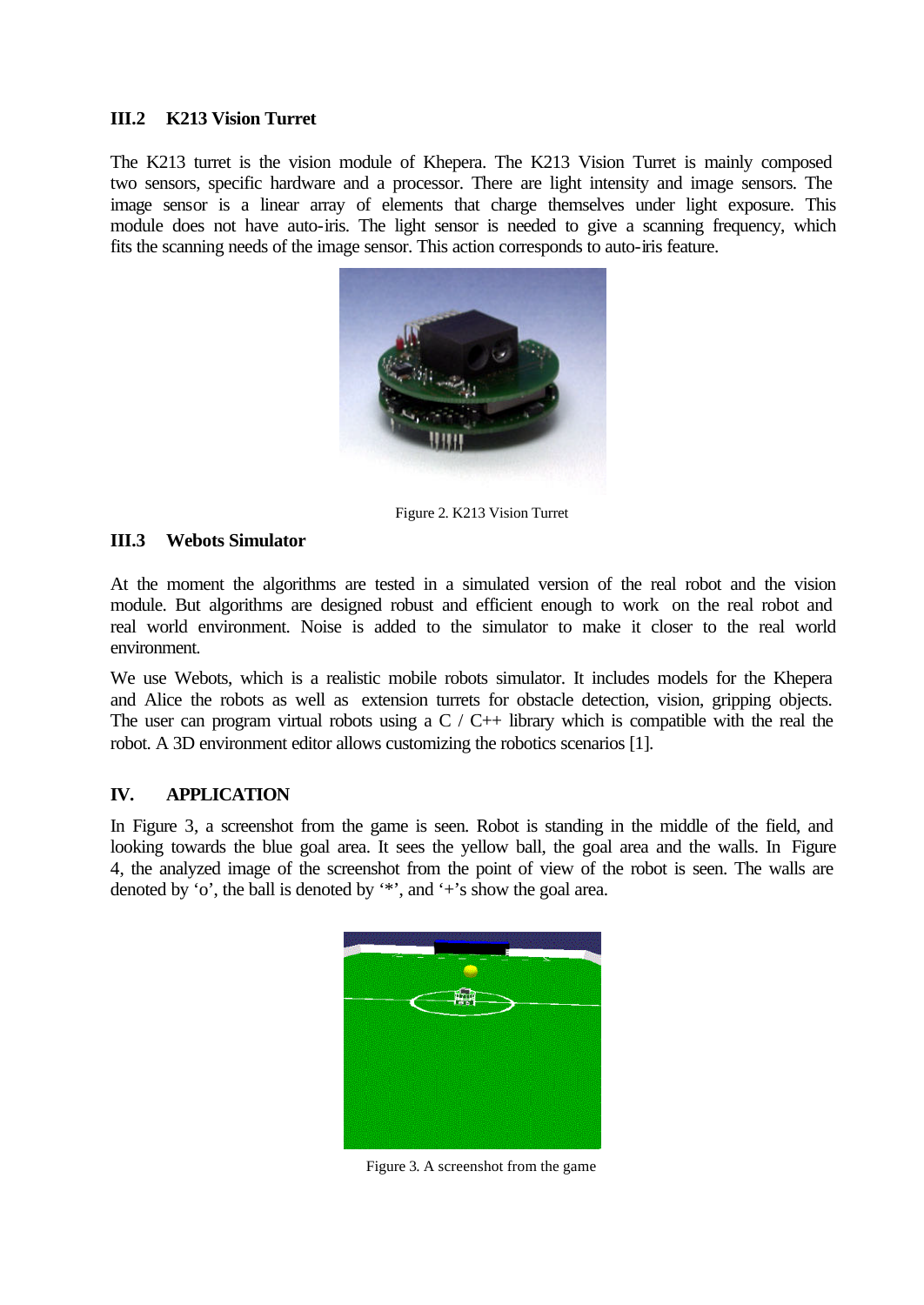

Figure 4. The analysis of the screenshot in Figure 3, from the robots point of view

#### **IV.1 Threshold Based Method**

The raw data is not adequate to give useful information to identify the regions in the image. So high pass filtering is used to magnify the region boundaries in the image, so it becomes easier to detect the regions. A mask of  $[-1, -1, 1, 1]$  is applied to detect rising edges and another mask of  $[1, -1, 1, 1]$ 1 -1 -1] is applied to detect falling edges. The output of the application of the masks to all of the data points is zero or a small number when the image is flat and becomes a relatively high number in case of edges in the image. These edges are the boundaries of the regions in the image and are represented as peaks in the filtered image. So a rising edge, which is represented by a positive peak shows the starting point of an object, and the falling edge which is represented by a negative peak symbolizes the end point of the object. As the color difference between the objects become higher, the height and sharpness of the peaks between them also becomes higher. After the detection of the edges, a threshold is applied over the detected edges to eliminate the false edges, caused by the noise. In Figure 5, the peaks show the rising and falling edges. The peaks with '\*' signs are the rising edges. (The dotted lines show raw data and the solid lines are the filters.). Notice that there are false edges caused by noise, and the irregularity of the ball object. By applying a threshold, most of these false edges are eliminated. But the big ones, like the one just before the last peak, remains. A high threshold would eliminate it, but would cause a serious loss in the data.

After the detection of the edges, regions are detected. The number of edges determines the number of regions. Notice that the number of regions is not exactly half of the total number of edges. This is because some regions are enclosed by just one edge, not two. So the greater of the number of rising and falling edges, give the number of regions. If the number of regions is one or two, then the number of regions is equal to the number of objects, exactly. But if the number of regions is more then two, it is not trivial to tell the number of objects. There could be three objects, or two objects, but one object would be partitioned. In this case, the sensor data is used.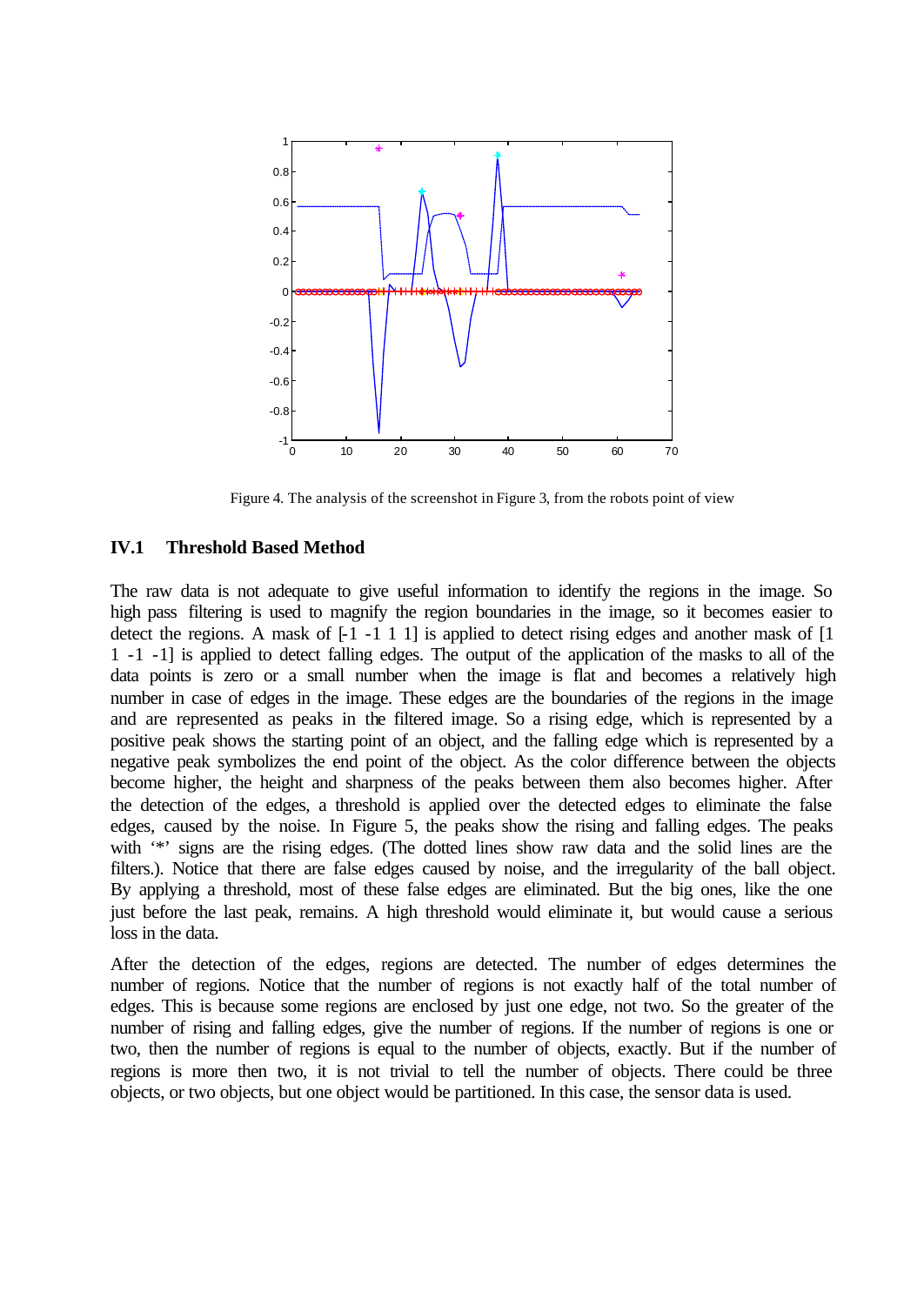

Figure 5. Rising and falling edges, before thresholding

Objects have different gray levels with respect to each other. By using these relationships it is possible to detect rules, and label the regions as 'wall', 'ball', and 'goal area'. Unfortunately, the results are not 100 percent correct, due to noise, and the color differences between objects change due to the change in the distance between them. Besides the color of the walls and the ball are not very distinct, even for the human expert.

A training set of 110 states was prepared to train the algorithm (each state has 64 data points). 10 states of wall-ball, 10 state of wall-goal area and 90 states giving the interaction between ball, goal area and robot. Robot, and ball are positioned in different distances (near, middle, far), and positions (left, center, right). Then the data points read by the onboard camera, from these positions are taken as training set. The threshold values were gathered manually from the detailed analysis of the training set of data.

A modification based on standard deviation is made to this algorithm to improve the success rate (Figure 7). The algorithms, which are based solely on the knowledge about the means of the regions, are not so robust because as the location of the objects relative to the robot change, their brightness also changes, so there are no strict rules that can be extracted to distinguish the objects. The walls would be brighter than the ball, if the ball were far away from the robot, whereas the ball becomes brighter than the walls if it is near to the robot. Besides since a linear one-dimensional data is gathered, the shape information of the objects is not available. Fortunately, a feature of the ball makes it distinguishable from the other objects. Since the ball is a rough object unlike the rectangular wall and goal, the points belonging to ball have a distinguishably high standard deviation from their mean, relative to the points representing the wall and goal objects. But the presence of noise, taking the data from different angles and distances, and some bugs in the simulator prevents a 100 percent success even when the standard deviation is used. The modified version of the algorithm is given in Figure 7.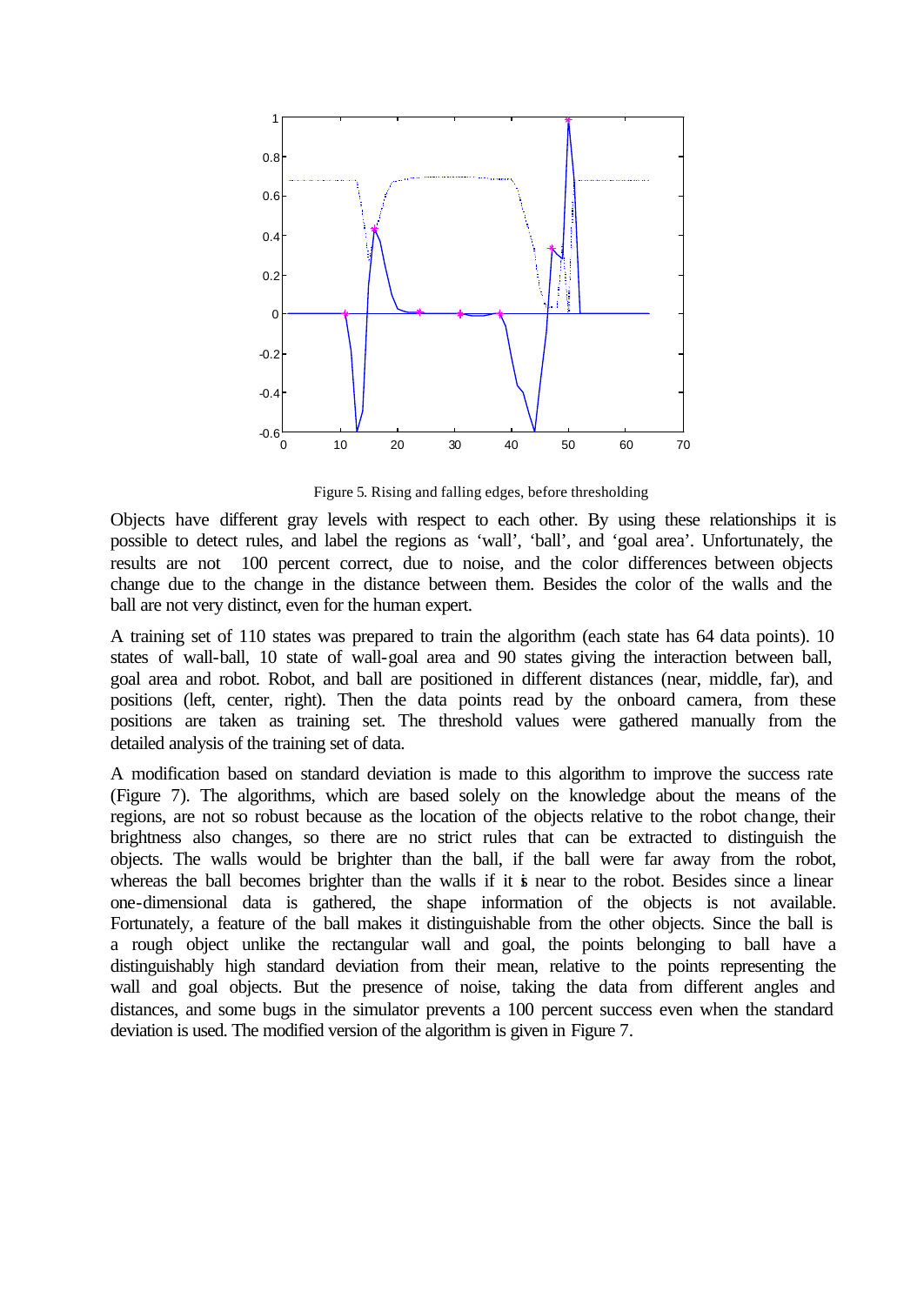mask=[-1 -1 1 1] // for rising edges mask1=[-1 -1 1 1] // for falling edges //finds the rising edges for i=1 to all data in a state filter(i)=filter(i)+training data(i+j)\*mask(j) // j=-1..2 //mask is applied to a window of size=4 for i=1 to all data in a state find the peak points in the filter // these peaks give the location of edges //finds the falling edges for i=1 to all data in a state filter(i)=filter(i)+training data(i+j)\*mask1(j) for i=1 to all data in a state find the peak points in the filter for i=1 to all data in a state detect the number of regions between the edges if number\_of\_regions==1 then number\_of\_objects=1 else if number\_of\_regions==2 then number\_of\_objects=2 else number\_of\_objects=3 for i=1 to all data in a state detect the mean of all the points in each region threshold1=0.4 // calculated by analyzing the  $90$  states //The below part is modified in the second version of the algorithm if the mean in a region is < threshold1 then region is goal area else if # of objects=2 then if mean of a region is>threshold2 // threshold2=0.7 then region is wall else region is ball if # of objects=3 then region with highest mean is the wall and the other is the ball // In some cases the walls are detected as ball and ball is detected as walls. // Since there can not be two pieces of walls, this ambiguity is solved as below: for i=1 to all data in a state detect the # regions which are labelled as ball if # of regions labelled as ball>1 then label the ball regions as wall, and wall regions as ball Figure 6. Threshold Algorithm if the mean in a region is < threshold1 then region is goal area else if # of objects=2 then if standard\_deviation of a region is>threshold2 % threshold2=0.3 then region is ball else region is wall Figure 7. Modified threshold Algorithm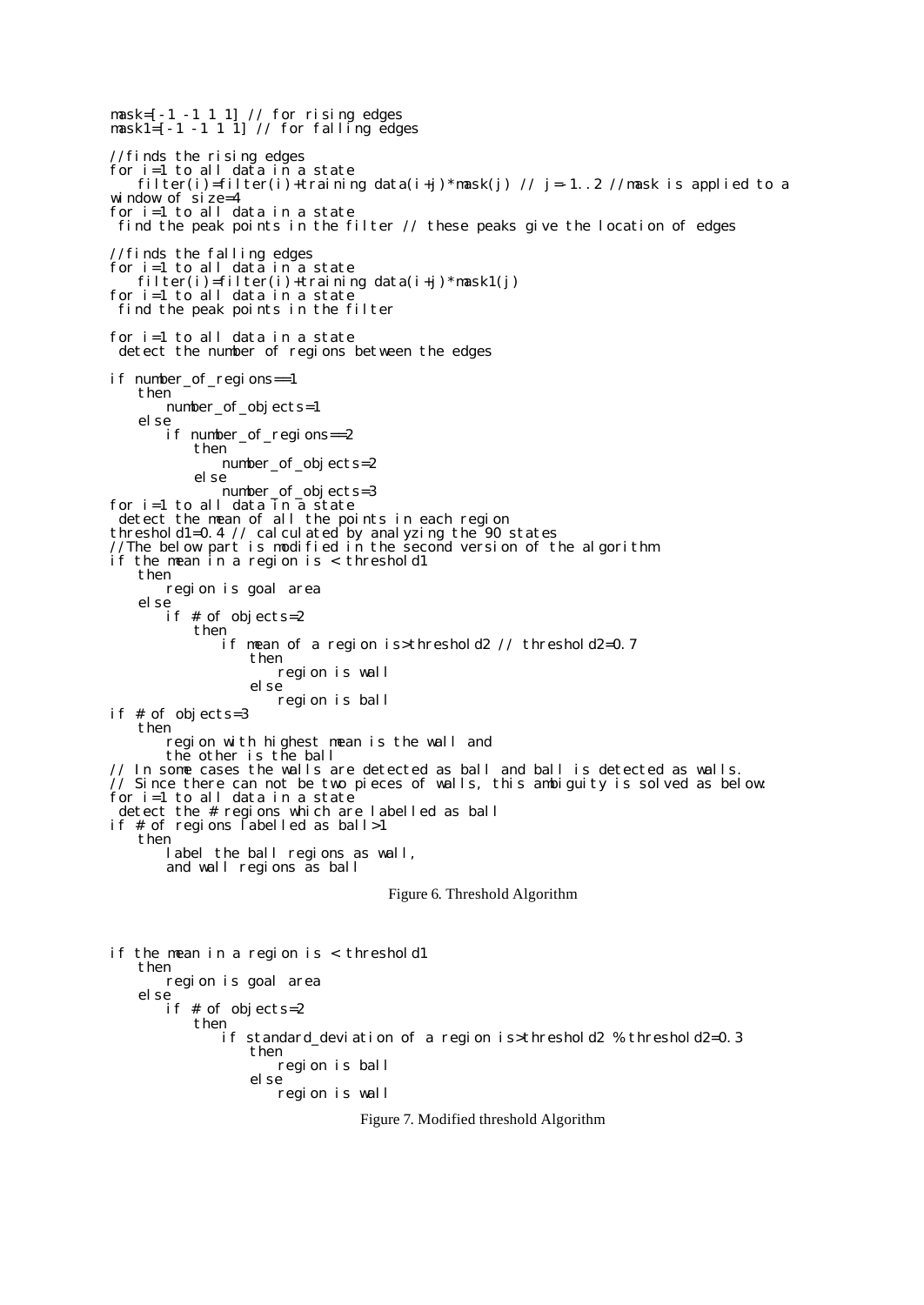#### **IV.2 Neural Network Based Method**

In order to compare the results a neural network was used to detect the presence and the position of the ball [10]. The detailed information about the neural network used in this study is given in Table 2. The system has three position variables as, *near*, *medium* ,and *far* for the relative position of the goal area and the ball to the with respect to the robot unlike the other two methods.

| Parameter              | Value          |
|------------------------|----------------|
| Number Of Input Units  | 65             |
| Number Of Hidden Units | 4              |
| Number Of Output Units | $\mathfrak{D}$ |
| Number Of Epochs       | 100000         |
| Learning Rate          | 0.05           |
| Momentum               | 0.90           |

Table 1. Parameters of the Neural Network

#### **IV.3 Fuzzy Logic Based Method**

The Fuzzy Logic [11,12] based method is constructed by redefining the thresholds in the threshold based method in terms of linguistic fuzzy terms, and membership functions. In this work three different fuzzy expert systems (FES) were developed. They differ by the rules and membership functions used. The output variable *object* is calculated by Takegi-Sugeno type fuzzy control mechanism, in three of the expert systems. The expert systems are called *version 1*, *version 2*, and *version 3*. In the rules part, variable MEAN stands for variable *mean\_of\_the\_region*, and STDEV stands for *standard-deviation\_of\_the\_region* (Figure 8).

In version 1, just the membership function SMALL is used. The use of others did not make an improvement in the success so excluded. M is 1 and Max is 0.1. For the Mean of version 2, and version 3, Max is 1. For STDEV of version 2, and version 3, Max is 0.07 (Figure 9). These numerical values are gathered from the careful analysis of the statistics taken from the behavior of the train data, by the human expert.

| For $i=1$ to number of                          | for $i=1$ to number of                          | for $i=1$ to number of                          |
|-------------------------------------------------|-------------------------------------------------|-------------------------------------------------|
| regions<br>if MEAN is SMALL AND                 | regi ons                                        | regi ons                                        |
|                                                 | if MEAN is SMALL                                | if MEAN is SMALL                                |
| STDEV is SMALL                                  | then object is GOAL<br>if MEAN is BIG AND STDEV | then object is GOAL<br>if MEAN is BIG AND STDEV |
| then object is GOAL<br>if MEAN is NOT SMALL AND |                                                 |                                                 |
|                                                 | is MEDIUM                                       | is MEDIUM                                       |
| STDEV is SMALL                                  | then object is WALL<br>if MEAN is MEDIUM AND    | then object is WALL<br>if MEAN is MEDIUM AND    |
| then object is WALL<br>if MEAN is NOT SMALL AND |                                                 |                                                 |
|                                                 | STDEV is BIG                                    | STDEV is BIG OR MEDIUM                          |
| STDEV is BIG                                    | then object is BALL                             | then object is BALL                             |
| then object is BALL                             |                                                 |                                                 |
| a)                                              | b)                                              | C)                                              |
|                                                 |                                                 |                                                 |

Figure 8. Rules of the Fuzzy Expert System. (a)Version 1 (b) Version 2 and (c) Version 3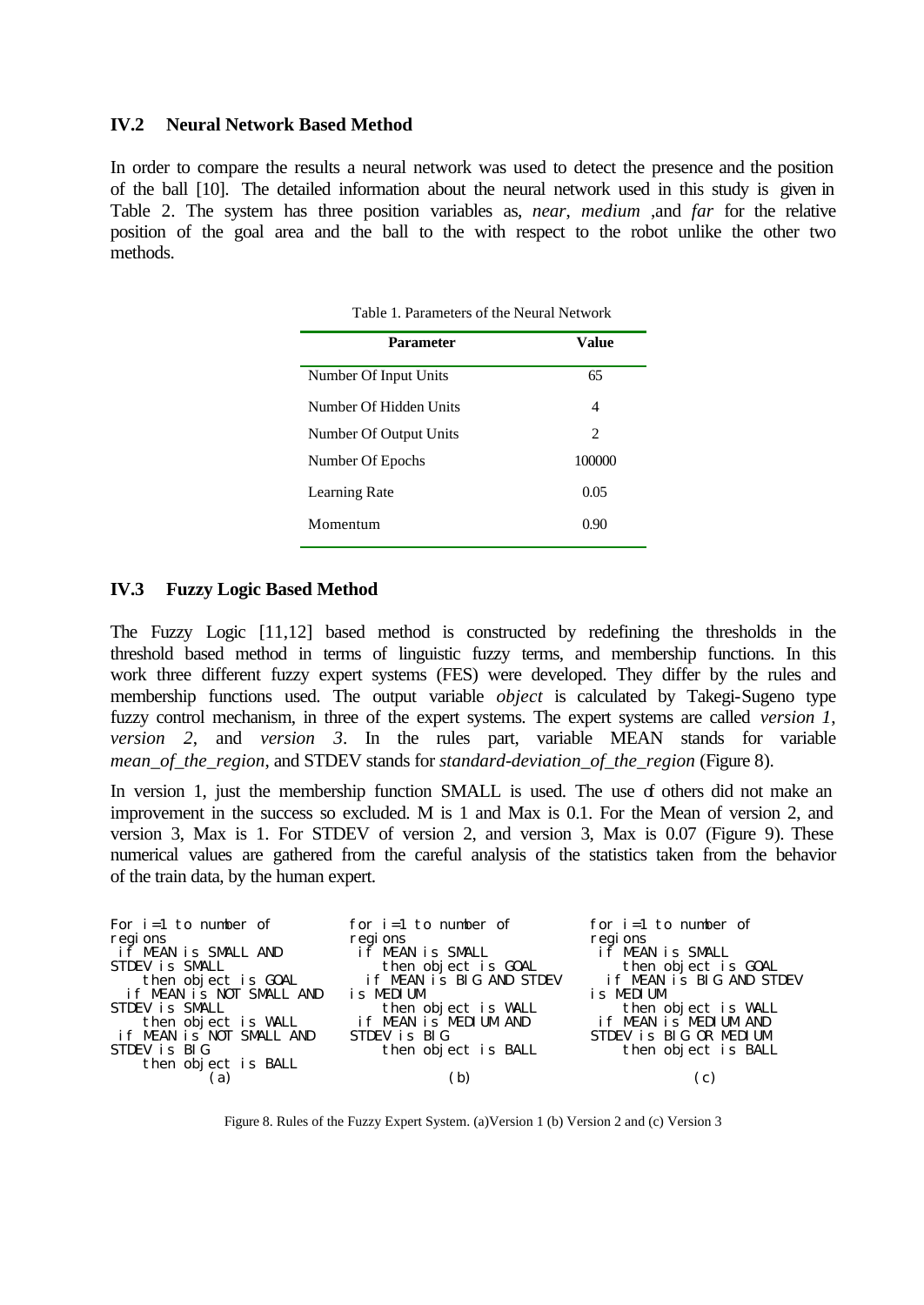

Figure 9. Membership functions denoting the variables MEAN and STDEV for all versions (a) Membership Functions for MEAN for version 1 (b) Membership Functions for STDEV for version 1 (c) Membership Functions for version 2 and 3, for MEAN & STDEV

#### **V. TEST RESULTS AND DISCUSSION**

The algorithms were tested using a data set collected at 100 positions taken from the simulator, while the robot and the ball objects are moving, stationary, and at different angles and distances from each other, including the walls and the goal area. In the following, *rate of successful classifications* describes the ratio of the successfully detected locations to the successfully detected presence of the objects. This ratio shows how successful the methods are, in classifying the objects after detecting the presence of them.

It should be noted that the success of the algorithms depends strongly on the thresholds that are used in the algorithms.

|                                                  | Threshold              | Threshold              | Neural            | Fuzzy                                              | Fuzzy                                              | Fuzzy                                              |
|--------------------------------------------------|------------------------|------------------------|-------------------|----------------------------------------------------|----------------------------------------------------|----------------------------------------------------|
|                                                  | method Without         | With<br>method         | <b>Network</b>    | Expert                                             | Expert                                             | Expert                                             |
|                                                  | Standard               | Standard               | <b>Success</b>    | System                                             | System                                             | System                                             |
|                                                  | Deviation<br>(Percent) | Deviation<br>(Percent) | Rate<br>(Percent) | <b>Success</b><br>Rate<br>(Percent)<br>(Version 1) | <b>Success</b><br>Rate<br>(Percent)<br>(Version 2) | <b>Success</b><br>Rate<br>(Percent)<br>(Version 3) |
| Detecting the<br>presence/absence<br>of the ball | 78                     | 90                     | 75                | 78                                                 | 83                                                 | 94                                                 |
| Detecting the<br>location of the<br>ball         | 48                     | 77                     | 42                | 74                                                 | 79                                                 | 77                                                 |
| Rate of<br>successful<br>classifications         | 62                     | 85                     | 58                | 95                                                 | 95                                                 | 82                                                 |

|  |  |  |  | Table 2. Success rate of the algorithms |
|--|--|--|--|-----------------------------------------|
|--|--|--|--|-----------------------------------------|

Rate of successful classifications is the highest in the Fuzzy Logic based methods. Notice that, as the parameters of the fuzzy membership functions change, the success improves. Dependent on the distance between objects, and the robot, the features of the objects change. So it is hard to restrict the specifications of the objects with rules. Especially, when both the walls and the ball are far away from the robot and close to each other, their Mean and Stdev get closer. In this case,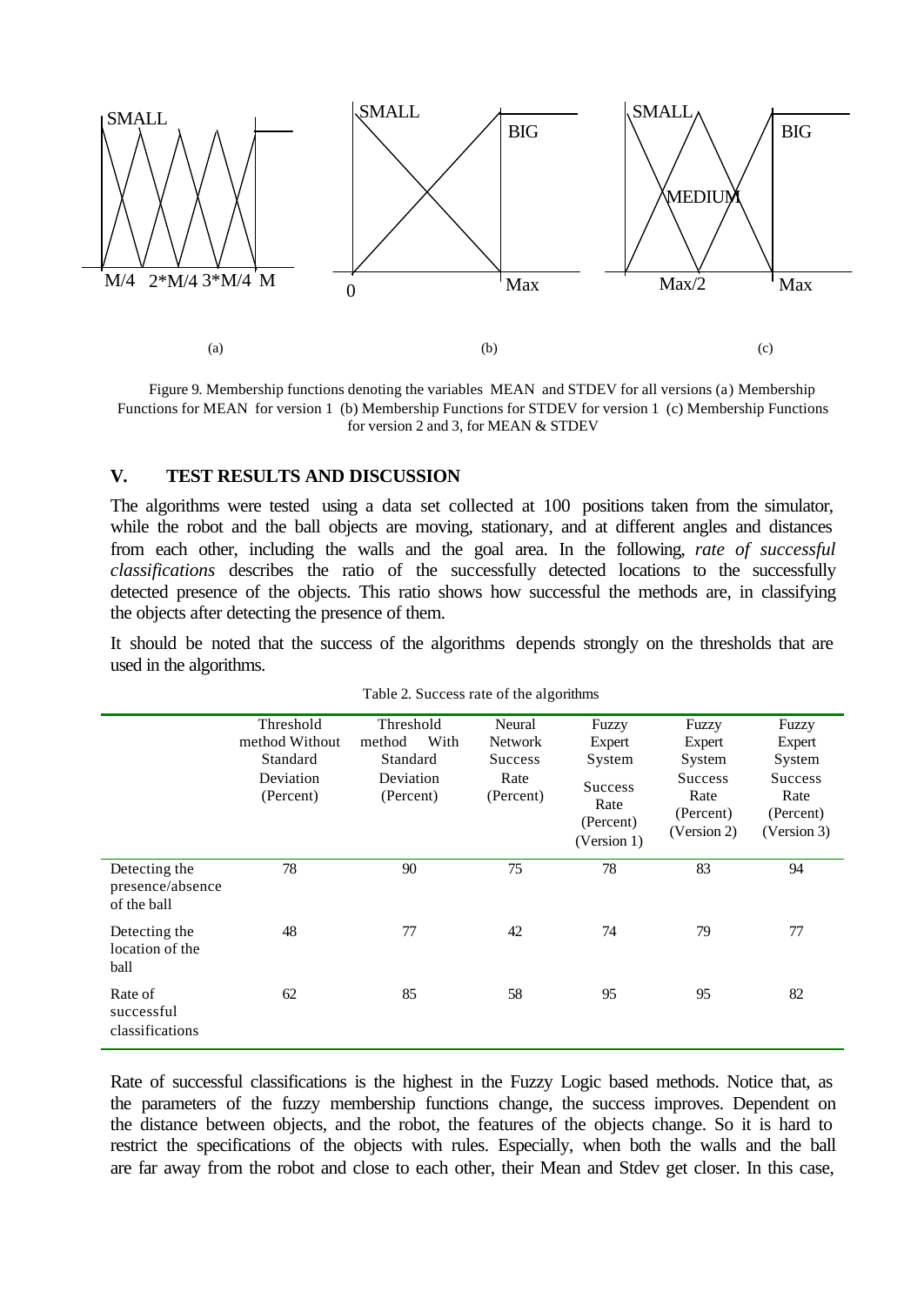even for the human expert, it is not trivial to differ them. In the FES version 3, a modification is done to version 2 to improve the success. This modification allows the FES, accepting the objects with Medium Stdev as ball if their Mean is Medium. So the lower limit of the Stdev of the Ball object is decreased. This allows the robot to see the ball when it is too far from the robot so, becomes too small (this case is ignored in similar works generally). Unfortunately, in this case, the walls could also be recognized as ball, by mistake. So, this fact decreases the rate of classification although success in detecting the presence of the ball increases. But a simple filtering could solve this problem. There cannot be more than one Ball object so the object with highest Stdev would be taken as Ball and the other wrong Ball objects would be classified as Walls. As well, in version 2, in cases where the ball is too near and behind the walls there are walls, just the two sides of the ball are detected as ball, and the middle of the sides is detected as wall. A simple filtering could be used to combine these two sides, to solve the problem.

After the test phase, it is observed that, the most successful method is the Fuzzy Logic method. But this is not all. The success of the methods is strongly related to the parameters that are used, so after the refinement of the parameters, the success of the other methods would be improved. The thresholds of the threshold based method, and the parameters of the neural network approach could be refined. Also the success of the fuzzy logic based method could be improved by defining new rules and new parameters for the current rules.

# **VI. CONCLUSION**

The aim of this study is to recognize the objects in a simulated football field, by the aid of a onedimensional, 256 gray level camera. Several methods are implemented to solve this problem and the output of these methods is the absence/presence and the location of the objects in the field. First method is purely based on the thresholds defined by a human expert, and in the other two methods, instead of thresholds a neural network and a fuzzy expert system are used. For test and train phases data taken from the simulator is used. The data is taken in a dynamic environment including noise, so it is successful in simulating the real world case. Besides the robot is moving during the collection of data, so the data becomes quite hard to learn, and problematic cases were added to data to gather more robust algorithms. No assumptions, such as ignoring objects below a given size, are allowed. Whereas, these assumptions are generally used in similar works. Likewise, distance, orientation and location of the objects are not limited. Moreover, additional control mechanisms like extra filters and checks, other then the FES tested in this work, are not used to improve the success. These affect the success of the methods. Higher success would be gained in case of data gathered from simpler states, or assumptions were used.

In the real world case, the usage of neural networks and FES would be more robust, then the threshold algorithm. Also a hybrid approach such as a neuro-fuzzy system could be used for improving the success.

The nature of the peaks could be used the refine the results. The past data would be also useful in problematic cases. Usage of extra filters would improve the success in problematic cases, too.

As an object gets nearer to the robot, it becomes brighter. So a near ball is brighter than a far wall, whereas it is not as bright as the wall, when they are equidistant to the robot. So the algorithm could detect the existence of a ball, but could misclassify as the wall object, and could be wrong in detecting the position of the ball. When the ball is far, it is not a very important problem, but if the ball is critically near, it is vital to detect the position of it. Also sensor knowledge would be helpful in this case, to detect the distance of the ball to the robot.

Although the data is noisy, and task is hard due to the inefficiency of the vision module, the methods show a good performance, besides they are simple and rapid. So they could be